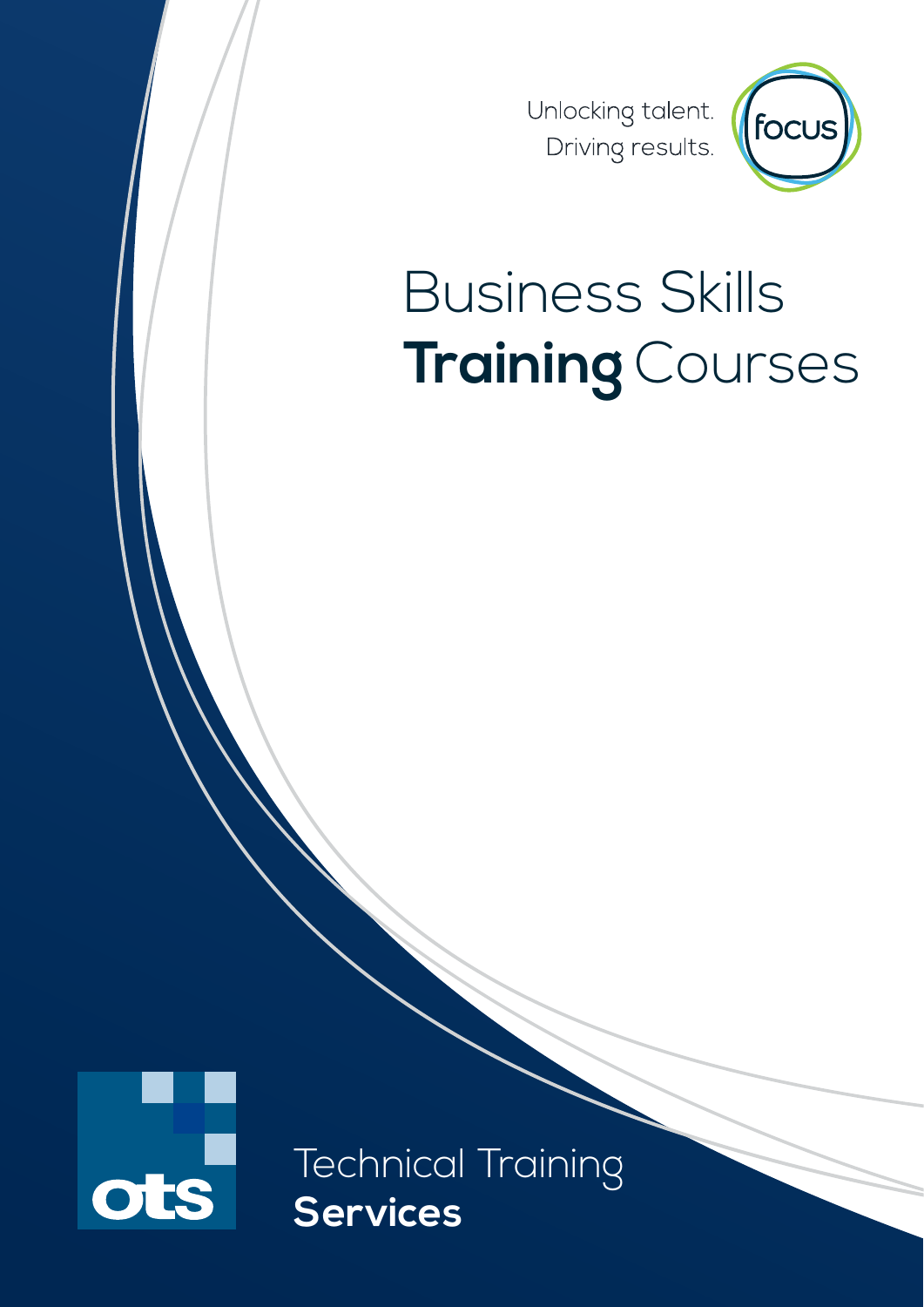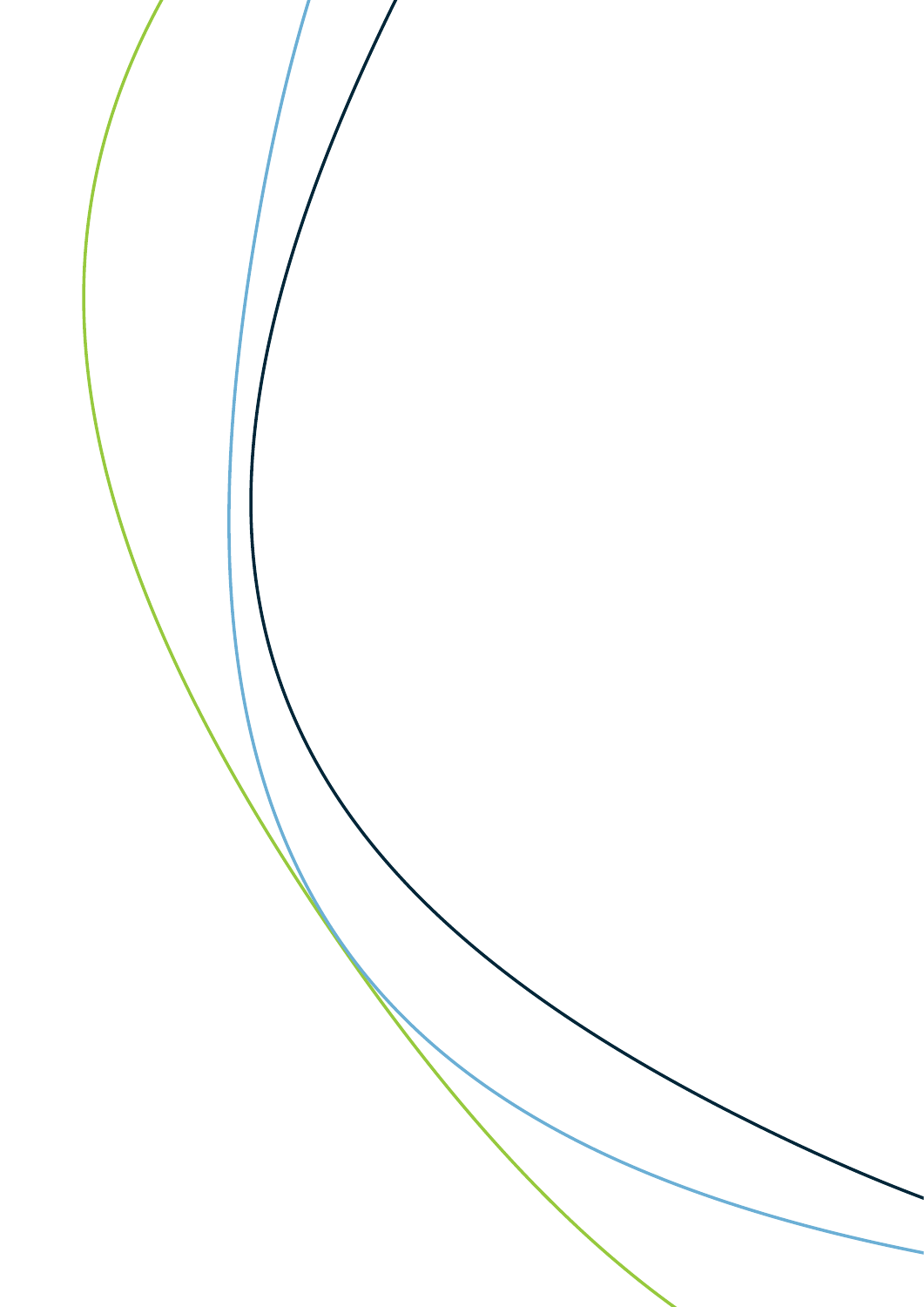

# **Vision**

A world where people are driving organisational results, success and growth because of the solutions we provide.



# **Mission**

Through our dynamic, quality solutions covering the talent life-cycle, backed by our service promise, we unlock the potential of people and organisations to drive results and achieve excellence aligned with global best practice learning needs analysis (LNA).



# **Our Values**

All parts of our service planning, delivery and follow-up are deeply embedded in our values:

- First the customer: listen, commit, deliver
- Outstanding quality: 100%, every time
- Care for our work, each other and the wider world
- Unending integrity: in all we do, think and say
- Success that matters: solutions, not products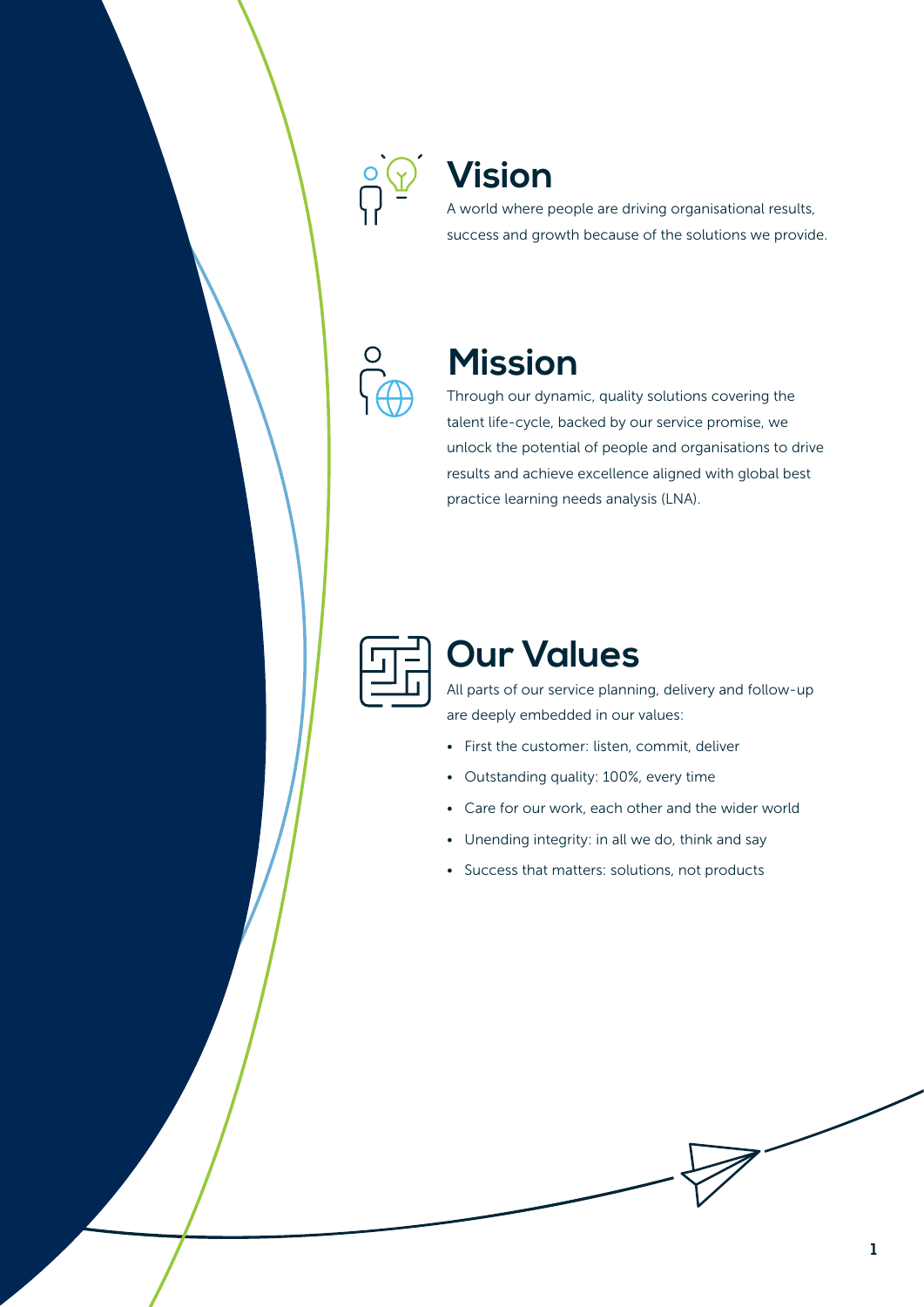

# Focus

Focus Training Centre LLC and Focus Management Consultancy are leading providers of training, assessment, recruitment and consulting. Based in Abu Dhabi since 2001, we provide high-quality training courses and HRD Consultancy in Abu Dhabi, across the UAE, the Middle East and Asia.

Our HRD Consultancy focuses on development integrated talent solutions across the talent life-cycle. Our services are at three levels (strategic, enablement and delivery) and can be directed at planning, recruitment and selection, engagement, performance management or talent management and development.

Our training solutions are always designed around client needs, aligned to their strategy, and include case studies specific to the company or industry. Clients love our best-fit solutions for leadership, Emiratisation, graduate development, soft and business skills training and our many assessment options.

Partnering with Osborne Training Services means we can now offer you the complete package of business and technical skills training.

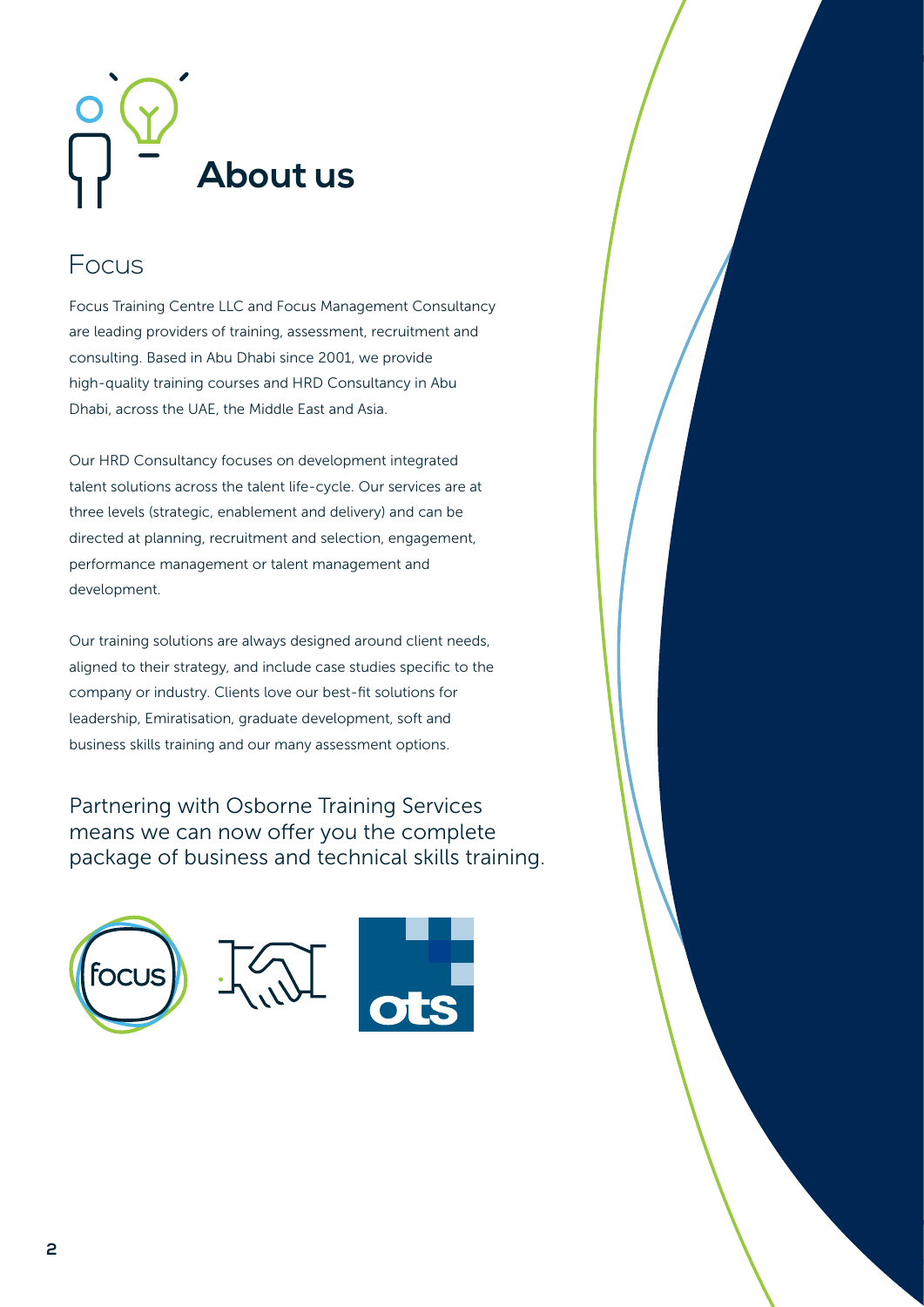

# Osborne Training Services

Osborne Engineering Limited have been facilitating successful training programmes for over fifteen years and are fully committed to delivering quality training, using highly qualified and experienced trainers. Our dedicated training division, Osborne Training Services (OTS) is able to draw from a wide range of instructional expertise to supply high quality theoretical and practical training.

We believe that in order for organisations to evolve successfully the continued development of their staff is essential. In this ever-changing environment it is the ability of the individuals within the organisations to learn and develop their skills that will determine their ongoing success. For the learning to be as effective as possible it must meet with the business objectives of the individual organisation.

All OTS courses can be modified to suit individual customer requirements. OTS can offer a complete training service firstly communicating with the customer to establish their needs and then develop and deliver the course in partnership with customer requirements. We believe in a continuous improvement process for all of our courses.

Students can evaluate their course on completion and offer us feedback in all areas. We use this information to ensure that our standards of instruction, equipment and presentation are always ahead of the competition. All our courses are backed up with high quality training manuals and materials.

#### **Training Needs Analysis**

As part of our process an essential requirement is understanding the training needs of each participant. We design specific questionnaires that identify the areas of weakness within a workforce that needs reinforcement by a targeted training programme.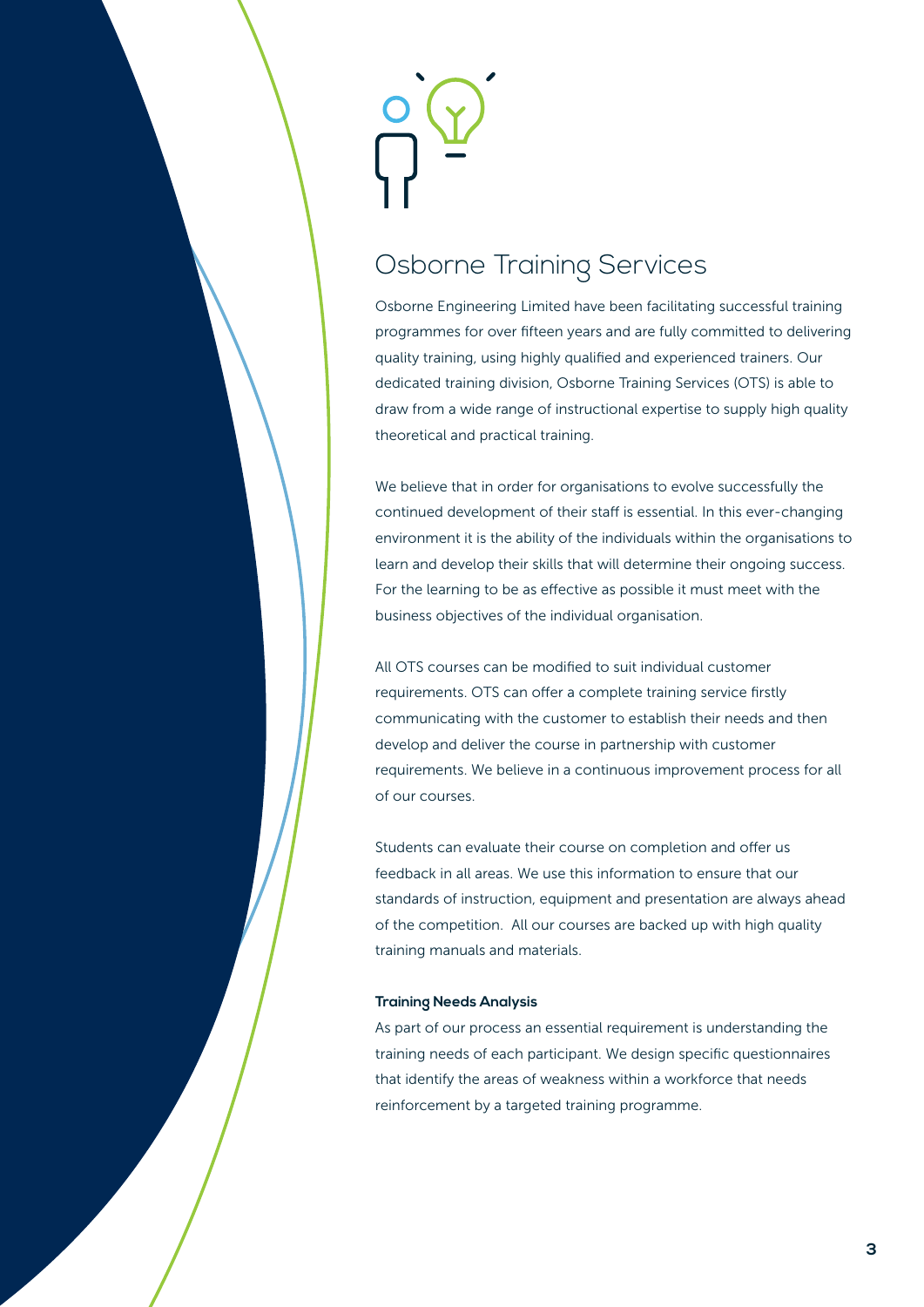## Course List Business Skills

#### **Management and Leadership**

Leadership Programme Leading with Emotional Intelligence Middle Managers Programme (MMP) Supervisory and Management Skills Team Leader Development

#### **Customer Service**

Customer Excellence Dealing with Difficult Customers Telephone Etiquette

#### **Communication Skills**

Body Language Building Better working Relationship Business Ethics Business Etiquette Communication and Interpersonal Skills Excellence in Communication Skills Influencing and Negotiating Inter-cultural Awareness Interdepartmental Communication Persuasive Skills PowerfuI Influencing Presentation Skills Public Speaking Workplace Wellness Workshop

#### **Human Resources Development**

Competency-based Interviewing Skills Assessment Centres Development Centres Effective Performance and Appraisal Practice Feedback for Performance HR Management HR Policies and Procedures Improving Employee's Performance Introduction to Facilitating Learning Managing Appraisals Mystery Shopping Recruitment Interviewing Skills Retirement Planning

#### **Self Development**

Active Listening 7 Habits of Highly Effective People Analytical Skills Anger Management Asertiveness Balanced Scorecard Business Acumen Change Management Coaching for Performance Conflict Management Contract and Vendor Management Contract Negotiations Creating Your Inner Happiness Critical Thinking Decision Making Emotional Intelligence Empowerment and Delegation Finance for Non Finance Professionals Innovation Introduction to Oil and Gas Mentoring Negotiating for Results NLP Personal Effectiveness Personality Profiling Planning and Organising Problem solving and Decision Making Sales and Account Management Setting SMART Goals Speed Reading Strategic Planning Stress Management Team Skills The Power of Positive Thinking Time Management Train the trainer Visual Thinking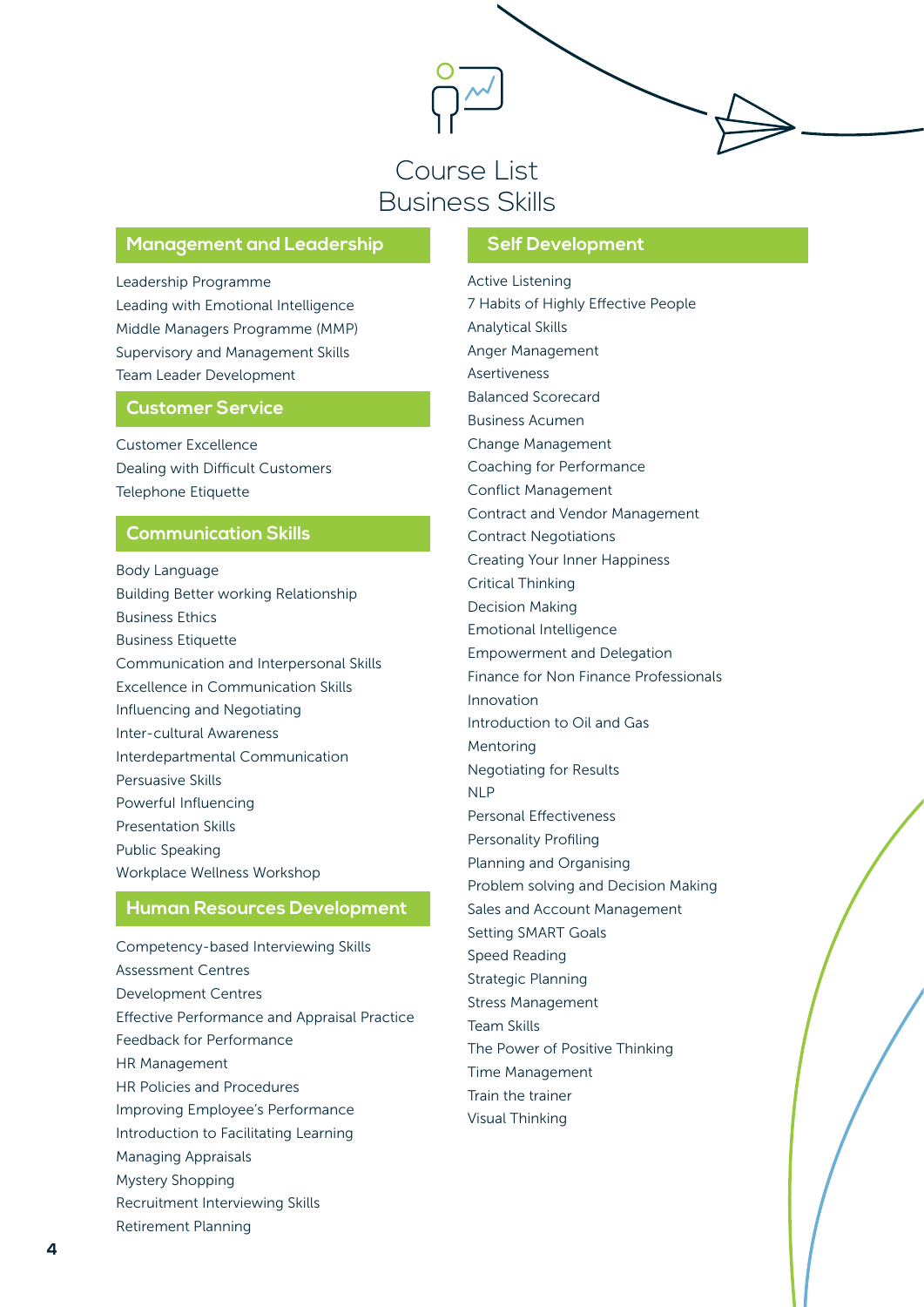#### **Administration**

Administrative Management Leading Effective Meetings Note-taking and Minutes of Meeting Office Management Office Procedures Receptionist Programme

#### **Writing**

Business Writing Email Etiquette Report Writing Technical Report Writing Writing Policies and Procedures

Project Management (advanced) Project Management Essentials

**Project Management**

#### **Certified Courses**

Certified Medic First Aid® BasicPlus CPR, AED & First Aid for Adults Courses ILM Developed-various ILM Endorsed-various

#### **CAMS**

Assessor Training Implementing CAMS Verifier Training

#### **Language Skills**

English Language Training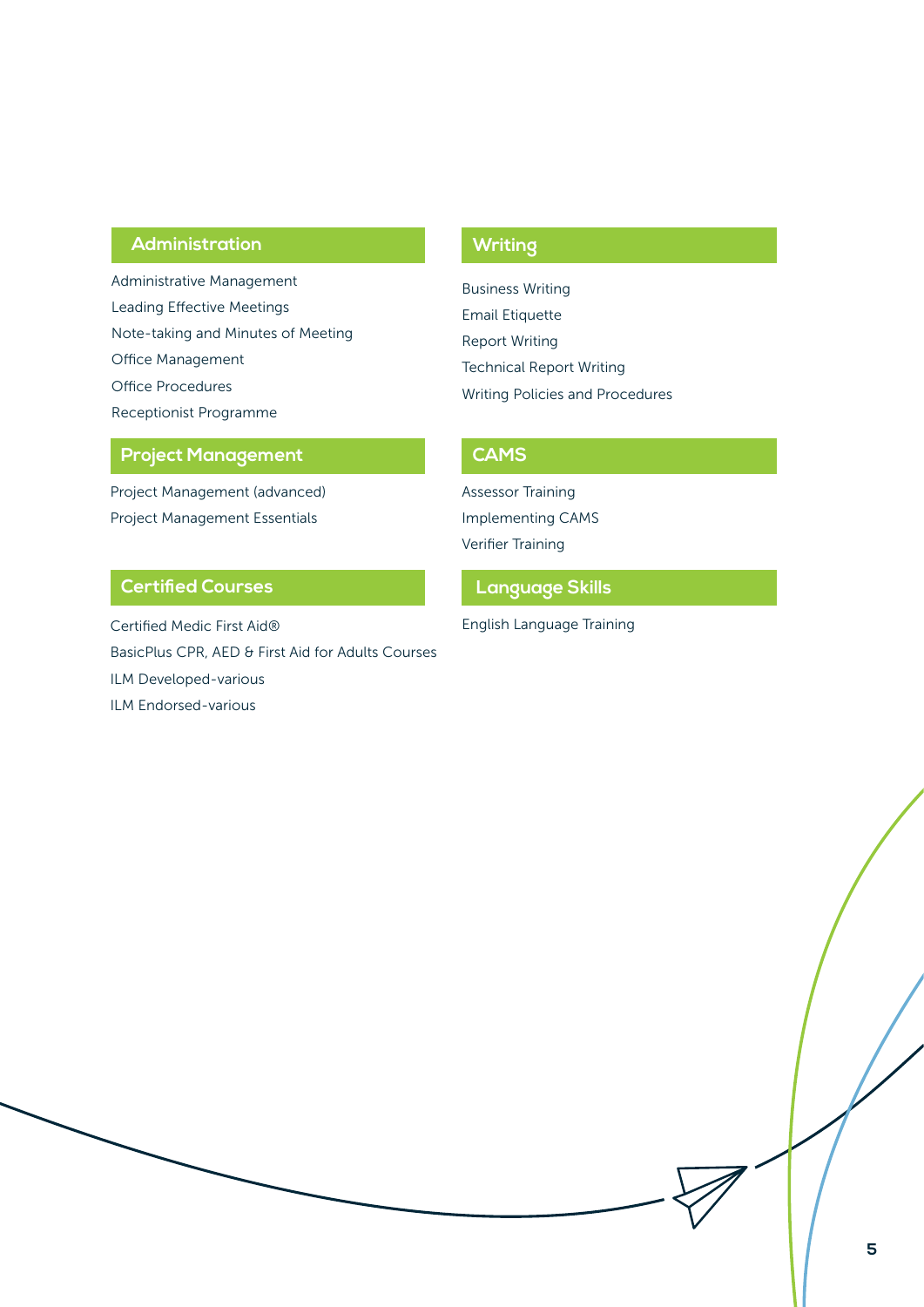

#### **Power Generation Courses Electrical Courses**

Boiler and Steam Generation Systems Boiler Water Analysis Combined Cycle Gas Turbine Performance Diesel Generator Gas Turbine Maintenance Management Gas Turbine Mechanical Maintenance Gas Turbine Operations Management Gas Turbine Operations with MKV Speedtronic Gas Turbine Operations with MKVI Speedtronic Gas Turbine Technology Generator Control and Protection Introduction to Gas Turbines MKV Speedtronic Control System Maintenance MKVI Speedtronic Control System Maintenance

#### **Instrumentation & Control Courses**

Distributed Control Systems Industrial Instrumentation Control (PLC) Industrial Process Instrumentation Instrumentation for Operators Smart Transmitters and Single Loop Control Types of Control

#### **Management**

Maintenance Planning & Scheduling Root Cause Failure Analysis Troubleshooting In Oil Refineries

Advance High Voltage Electrical Protection Advanced HV Electrical Protection Advanced LV Electrical Troubleshooting for Technicians Basis Electricity Earth and Bonding Electrical Energy Essentials Electrical Equipment, Troubleshooting & Maintenance Electrical Measuring Equipment Electrical Motor Starter Electrical Motors Electrical Troubleshooting Electrical Wiring Diagrams Fault Finding on Electrical Power Systems Generator & Excitation Systems LV, MV, HV **NESC** OHSA Safety Regualtion Power System Protection and Analysis Protection of Electrical Power Systems Transformers (Maintenance & Protection) UPS & Battery Chargers UPS System & Power Conditioners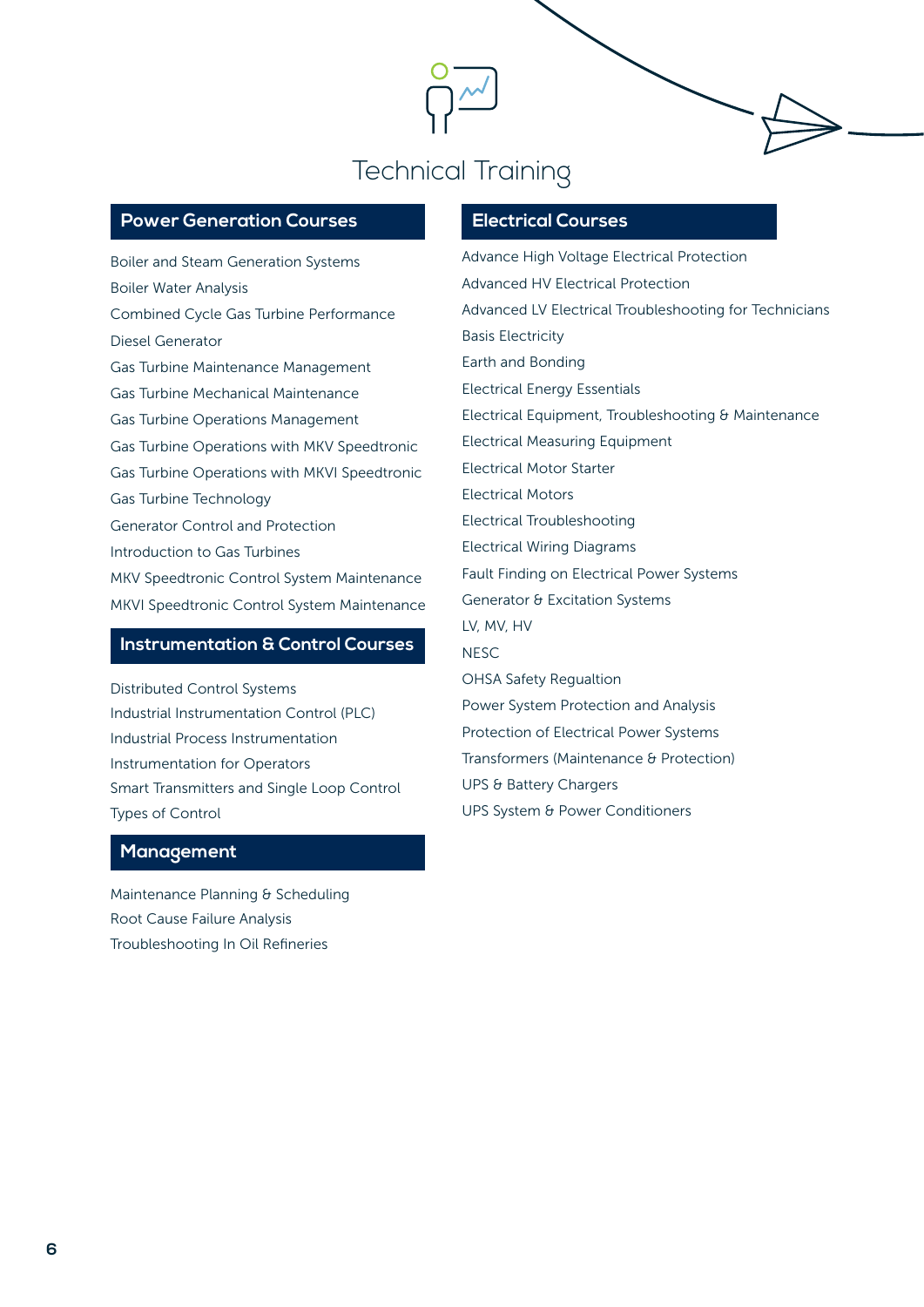

#### **Accredited Health & Safety Training Courses**

IOSH Managing Environmental Responsibilities IOSH Managing Safely IOSH Safety for Senior Executives IOSH Working Safely NEBOSH International General Certificate in Occupational Health and Safety NEBOSH International Technical Certificate in Oil and Gas Operational Safety NEBOSH National Certificate in Construction Health and Safety NEBOSH National Certificate in Fire Safety and Risk Management NEBOSH National Diploma in Occupational Health and Safety NEBOSH National General Certificate in Occupational Health and Safety

#### **Mechanical Courses**

Advanced Design, Operation & Mechanical Aspects of

Advanced Reliability Centred Maintenance

Bearings and Bearing Failure Analysis

Centrifugal & Reciprocating Compressors

Centrifugal Gas Compressors

**Compressors** 

Condition Monitoring & Vibration Control of Machines & Plant

Design, Construction, Control & Operation of Reciprocating

Machinery Failure Analysis

Mechanical Seals Maintenance

Pump Operations and Maintenance

Reverse and Laser Alignment

Risk Based Inspection Techniques

Valves

Vibration Analysis & Predictive Maintenance

Vibration Measurement and Analysis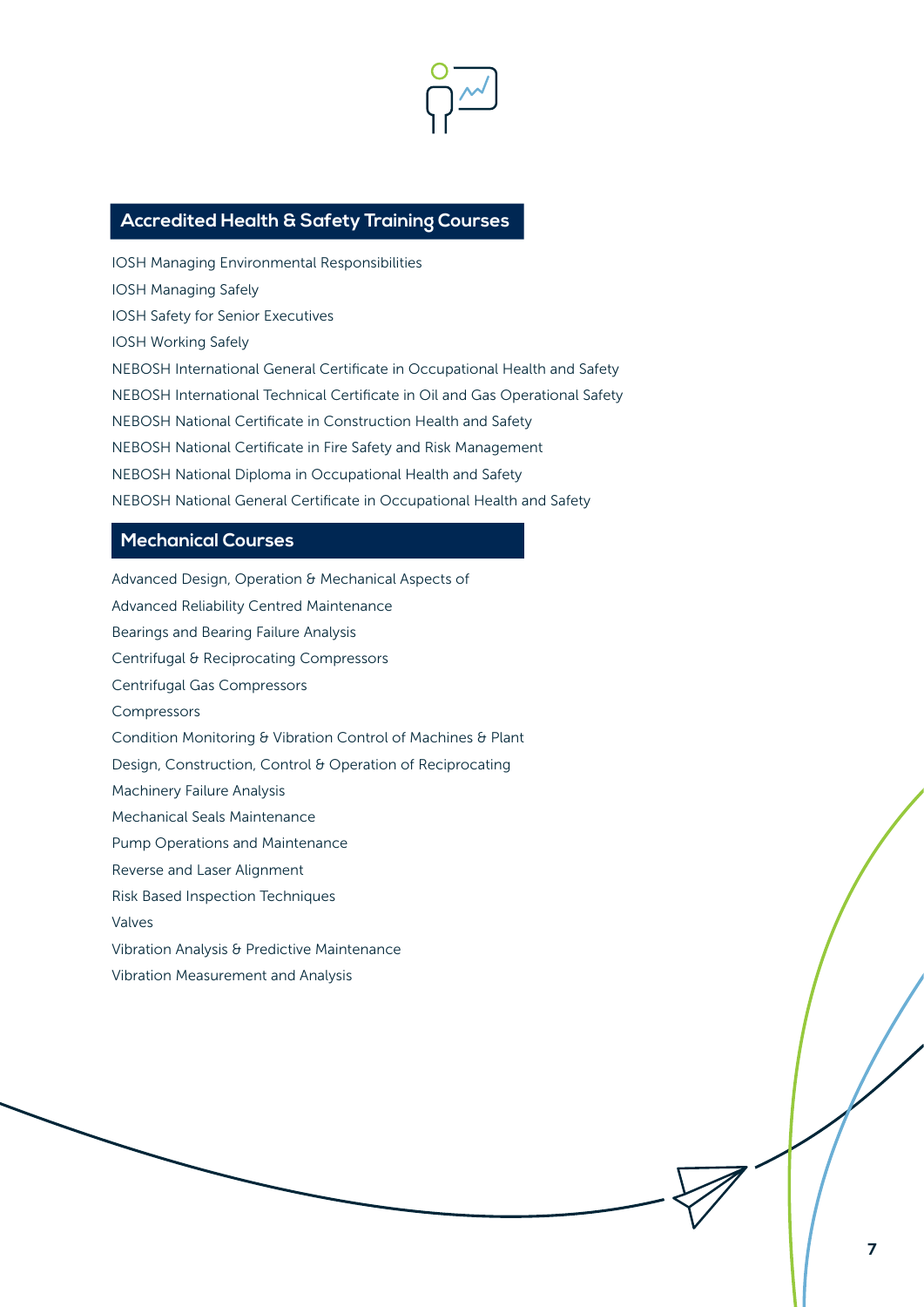

# **Focus** - Specialties

# **Emiratisation** Focus, graduate & nationalisation development

We are strongly committed to the UAE vision and agenda for developing UAE Nationals. We are firmly committed to Abu Dhabi's 2030 Vision and fully support the UAE Emiratisation Programme.

Focus helps individuals undertake professional development to empower them with the skills and confidence to make a positive contribution to their country. Focus is proud to be part of the solution to achieving the 2030 Vision through its work with Emirati Nationals.

Nationalisation initiatives build the long-term prosperity of the country relying on well-educated, highly-trained graduates. Graduates (who are often Millennials) have clear expectations about the development and career opportunities open to them when they join an organisation.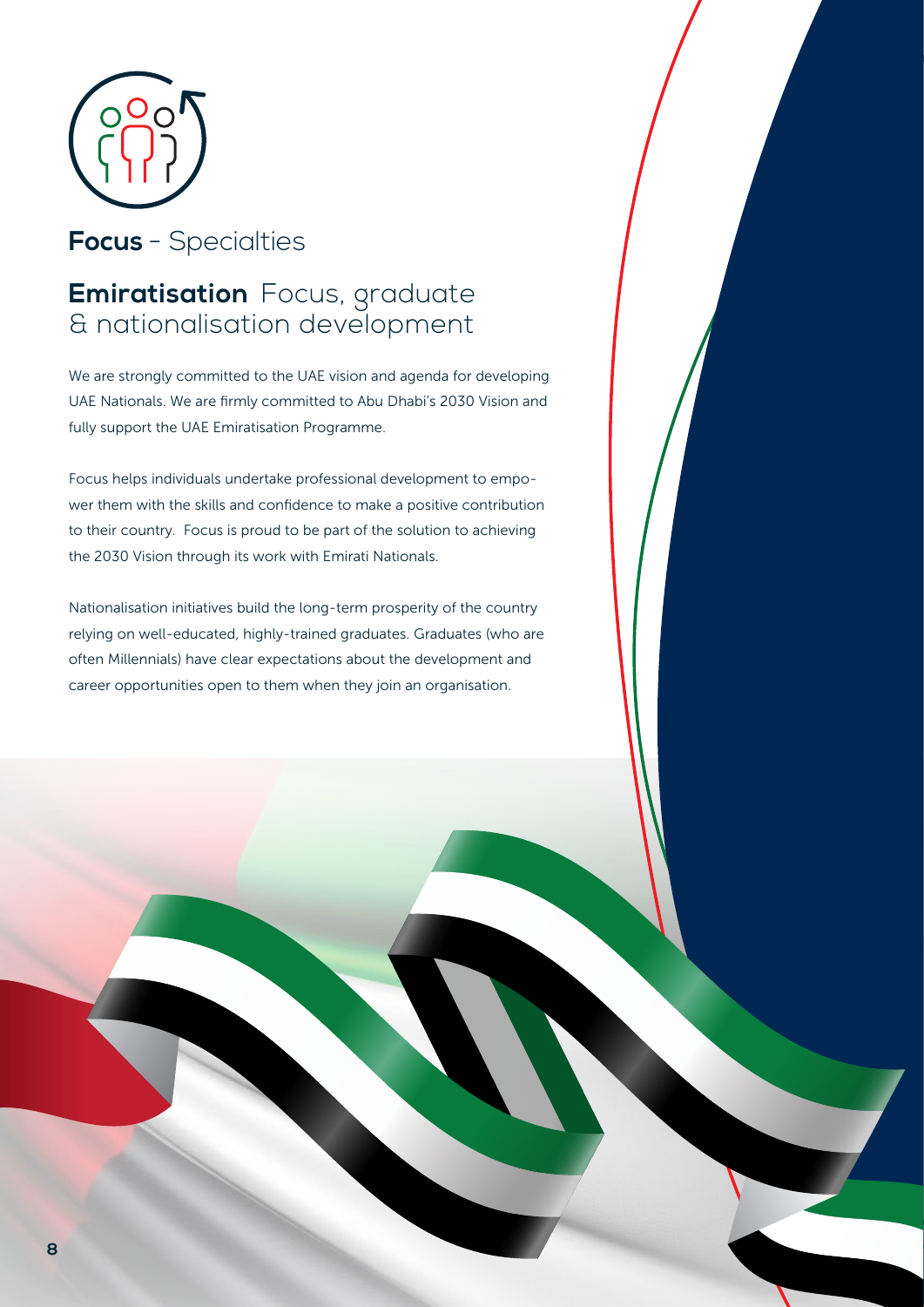#### **Relevant research** on graduates suggests:



Learning and development offered by companies is a key differentiator for graduates seeking jobs



Graduates expect a mix of soft skills training courses that include influencing, negotiating, building personal brand, analysing, managing people, relationship building, conflict resolution, business etiquette and project management



Graduates will expect engaging and meaningful work, access to influencers and organised development scaffolding and ladders.



Companies will be expected to have clear career pathways and access to accelerated advancement.

# **Graduate** investment pays off!

A comprehensive graduate development approach is recommended, rather than simply providing training courses for graduates. Research suggests training courses can increase productivity up to 22%, but together with structured coaching that increases that to 88%.

A programme spread across the first six months to one year better builds competence, meets graduate expectations and maximises the return on investment.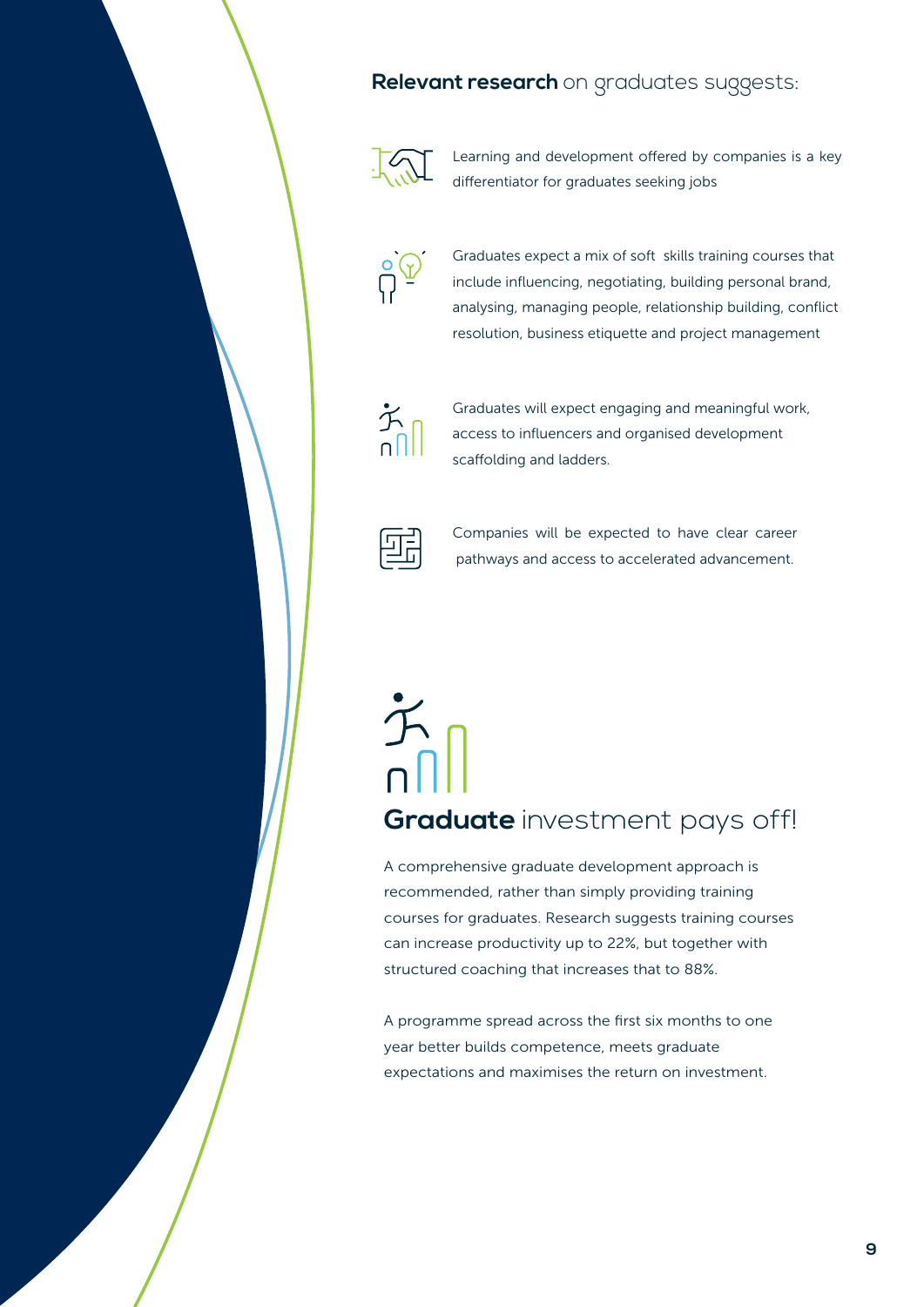# **OTS** - Specialties

Osborne Training Services offers its own dedicated training facility located in Jebel Ali Free Zone, Dubai. It comprises of state of the art instruction and simulator rooms together with the factory floor for practical training.

Our training centre is ideal for our combination of theoretical and practical training as it is located close to the Osborne Engineering LLC bearing repair workshop.

### **The Dubai Training Centre**

offers the following facilities:



Fully Equipped PC Training Room supporting both PLC and Gas Turbine Operations training courses



Lecture Suite



Lounge facilities for trainees to relax between lectures



Instrumentation lab with modern calibration equipment and Allen Bradley PLC training units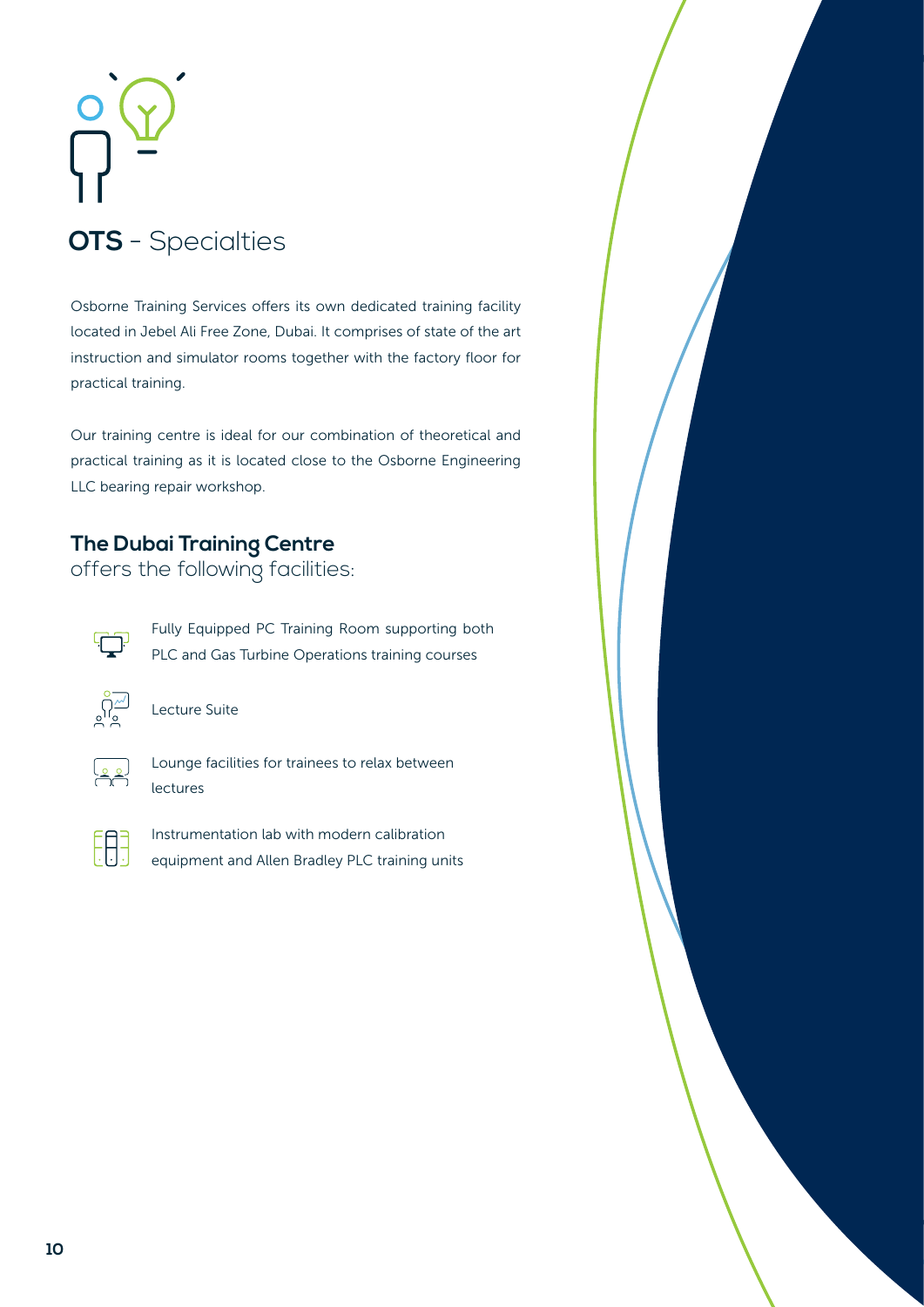

# **Awarding** Bodies

# Certified professional development

Focus and OTS offer practical, certified, professional development courses with its institute partners, for example the Institute of Leadership & Management in the UK:



We are approved by the Abu Dhabi Centre for Technical and Vocational Education and Training (ACTVET) and ISO 9001:2015 certified.



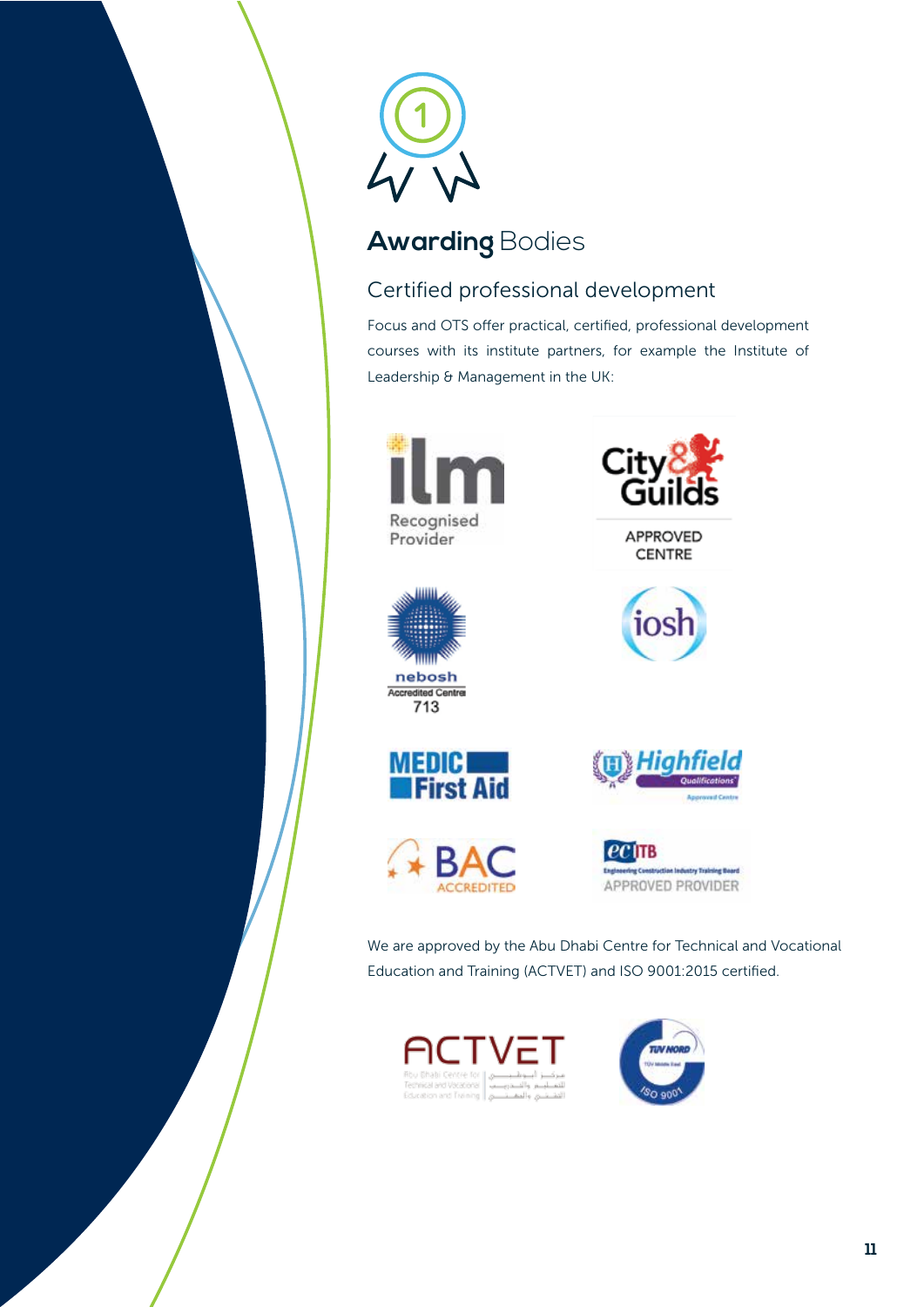

We care about your **end results**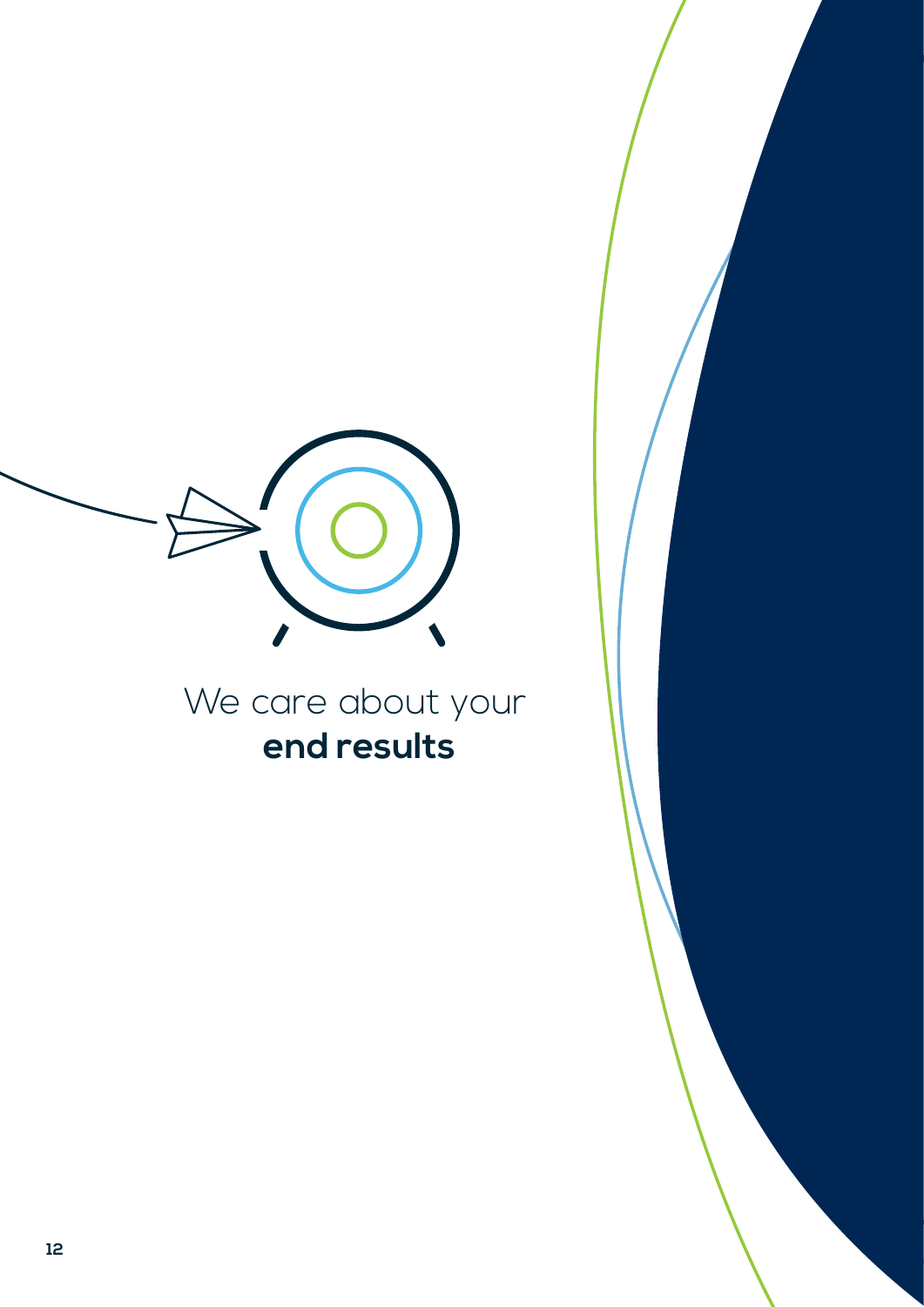

Technical Training

Oil

Solutions

loc<br>Sol

# **Post**

Focus Training Centre LLC Focus Management Consultancy LLC PO Box 322, Abu Dhabi United Arab Emirates







Osborne Training Services – Dubai Oilfield Supply Centre Unit 38 PO Box 30703 Jebel Ali Dubai, United Arab Emirates

| <b>Contact</b>               |
|------------------------------|
| $\bigcup$ + 971 (4) 883 3310 |
| $\bullet$ + 971 (4) 883 3538 |

info@osbornetrainingservices.com Ø

www.osbornetrainingservices.com